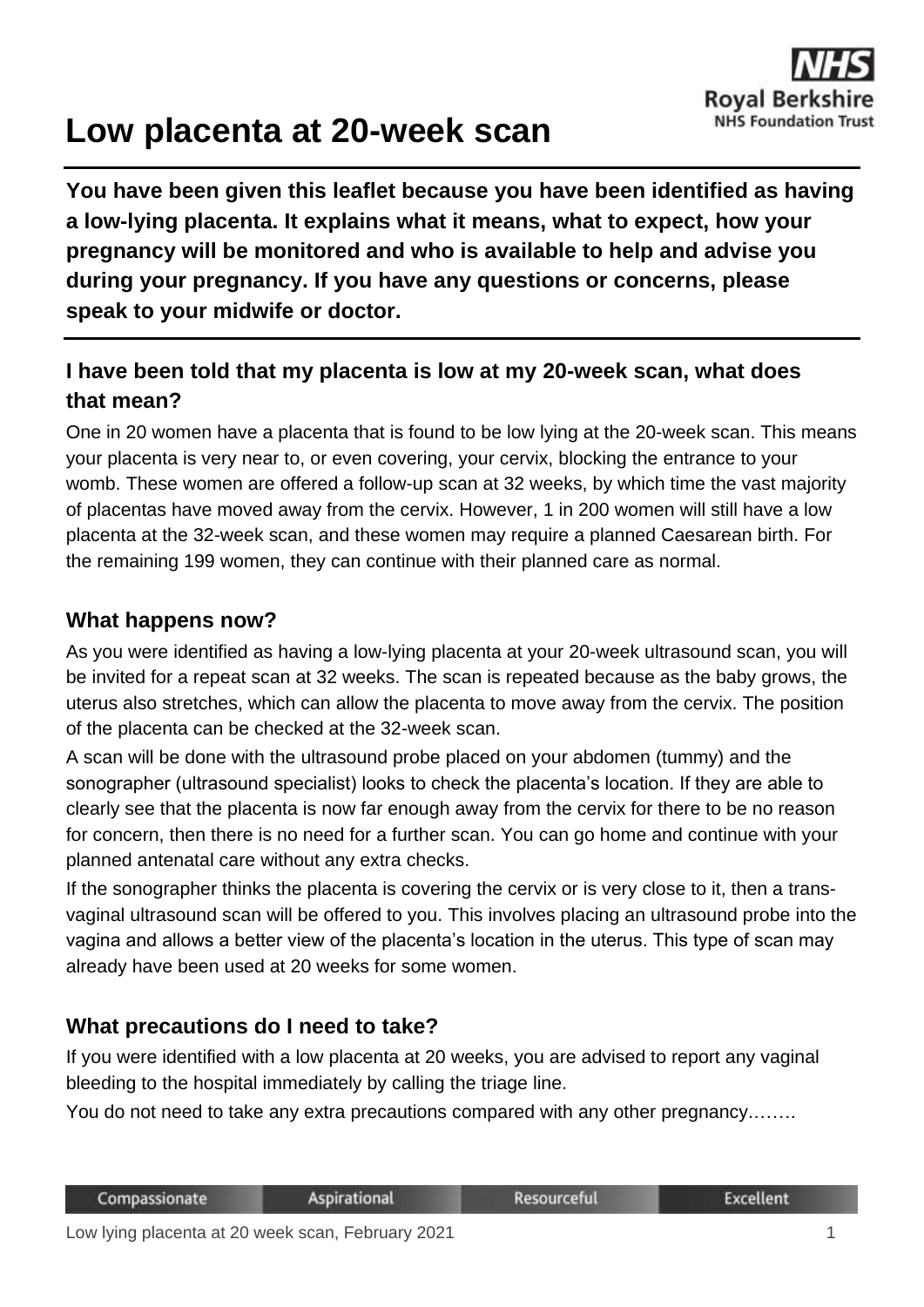## **Will I get bleeding during pregnancy?**

Most of the time, this finding will not cause any bleeding or any other symptoms during pregnancy.

However, sometimes you can get bleeding and if you do get any bleeding, please call the hospital triage line **immediately** for further advice and assessment.

Vaginal bleeding, usually between 24-28 weeks, can be a sign of placenta praevia (see below). Every woman who reports bleeding is examined by a doctor, who will insert a speculum (a metal or plastic instrument used when performing smear tests) into the vagina, to see if the bleeding is coming from the vaginal tissues or cervix, or seems to be from the uterus. This instrument will not open your cervix, or make the bleeding worse. If the bleeding appears to be coming from the uterus, you will be admitted to hospital for observation, and a scan will be arranged. A scan is the only test to diagnose this condition with certainty.

#### **What if the placenta is still low at 32 weeks?**

The results of 32-week scan will determine whether or not you need additional care for your delivery. If this scan shows the placenta is far enough from the cervix, then you can go home and continue with your planned antenatal care without extra checks.

If the placenta is seen to be too close to the cervix, it is called placenta praevia. This is a phrase which describes a placenta that is attached to the lower part of the uterus (womb), rather than the upper part. It occurs in about 1 in 200 pregnancies. You will be referred to an obstetrician (a doctor who specialises the care of pregnant women) to discuss options for the birth of your baby.

## **What is the treatment for placenta praevia?**

If a 'major' placenta praevia is diagnosed (where the placenta reaches, or covers, the cervix), you are advised to remain in, or very near, the hospital until the birth of your baby. This is because there may be more bleeding in the days or weeks to come, and it can be heavy. Frequent, but small, bleeds can make you anaemic, or, if bleeding is



fast and heavy, you can feel very faint with low blood pressure. In a few cases, ensuring your baby is born within an hour or two is necessary because bleeding is both heavy and continuing. In all cases of total placenta praevia (when the placenta lies across the opening of the cervix), and in many with a partial placenta praevia (when the placenta partly covers the opening of the cervix) you will be advised to have a planned Caesarean birth, as the placenta blocks the baby's way out through your cervix. Whenever possible, we try to plan this for around 37-38

| Compassionate | Aspirational | Resourceful | Excellent |
|---------------|--------------|-------------|-----------|
|               |              |             |           |